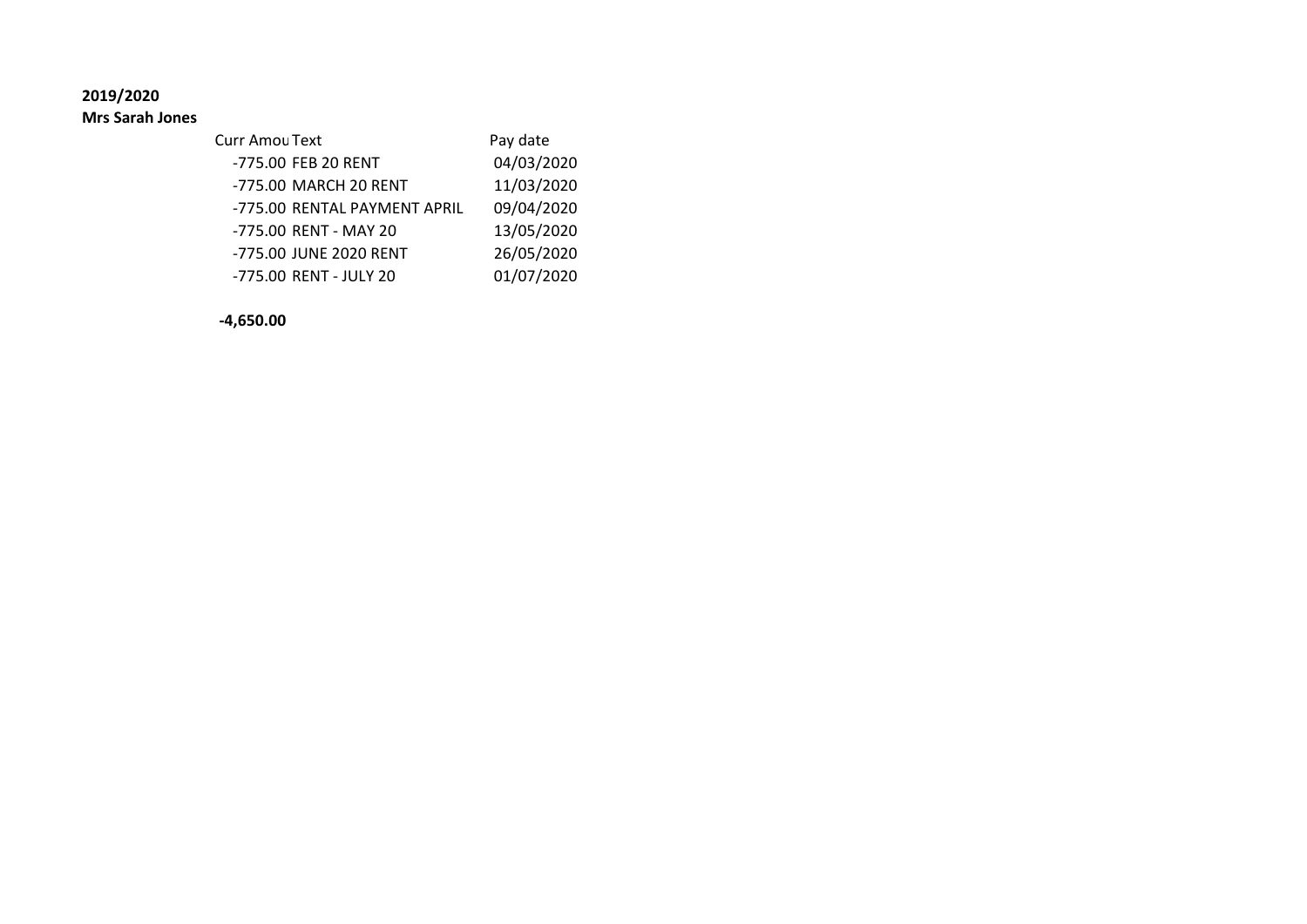**2019/2020 PAUL BOYLE** 0.00

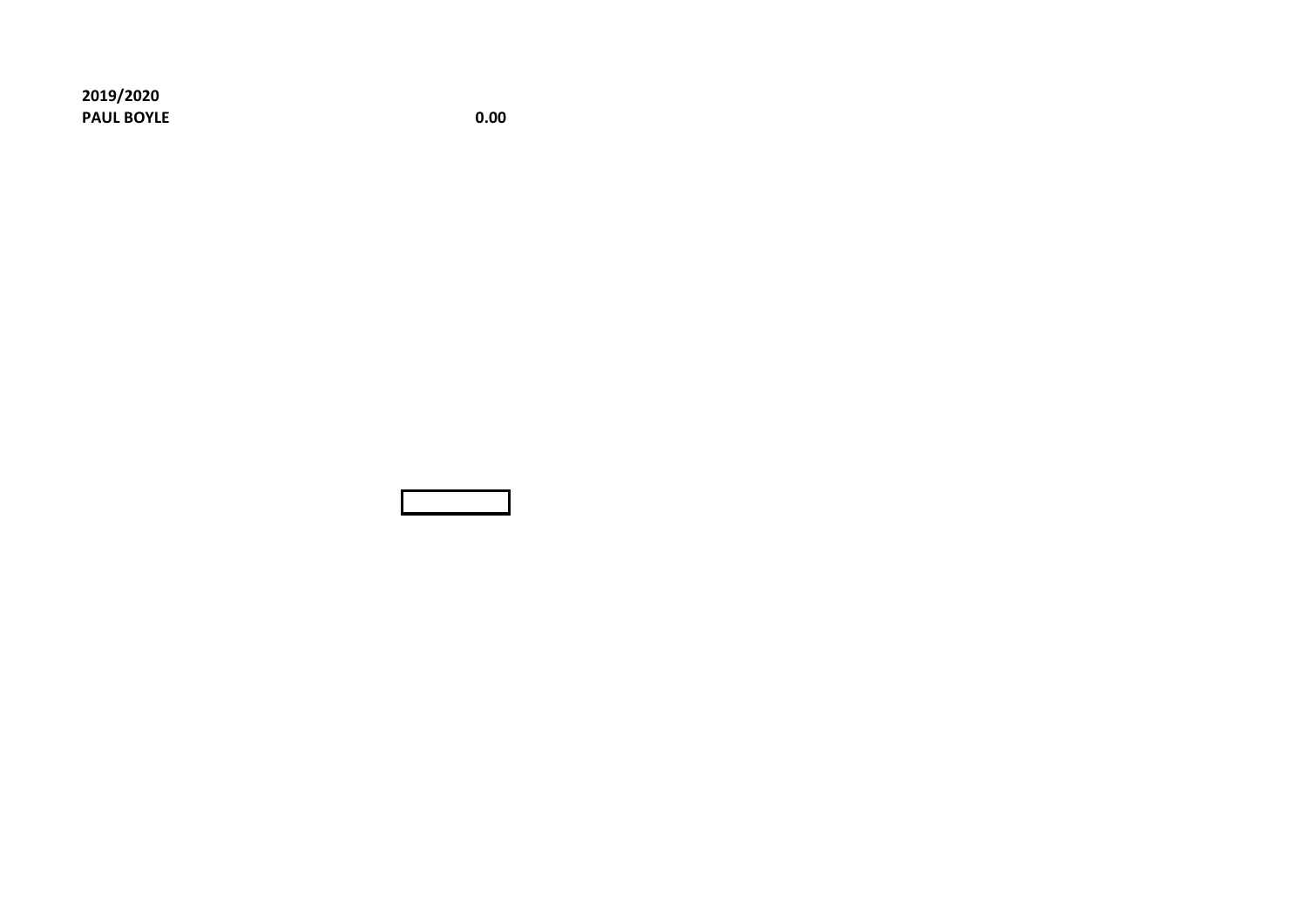# **2019/2020**

#### **Mr Andrew Rhodes**

| Supplier ID (T) | Curr Amount Text |                               | Pay date   |
|-----------------|------------------|-------------------------------|------------|
|                 |                  | -157.75 HRC LONDON 27/06/19   | 12/09/2019 |
|                 |                  | -564.25 EXP 28/6/19 - 15/9/19 | 09/10/2019 |
|                 |                  | -1,050.00 ADV 3386            | 20/11/2019 |
|                 |                  | -18.50 EXP 11/11/19           | 04/12/2019 |
|                 |                  | -296.30 USA EXP               | 27/03/2020 |

**-2,086.80**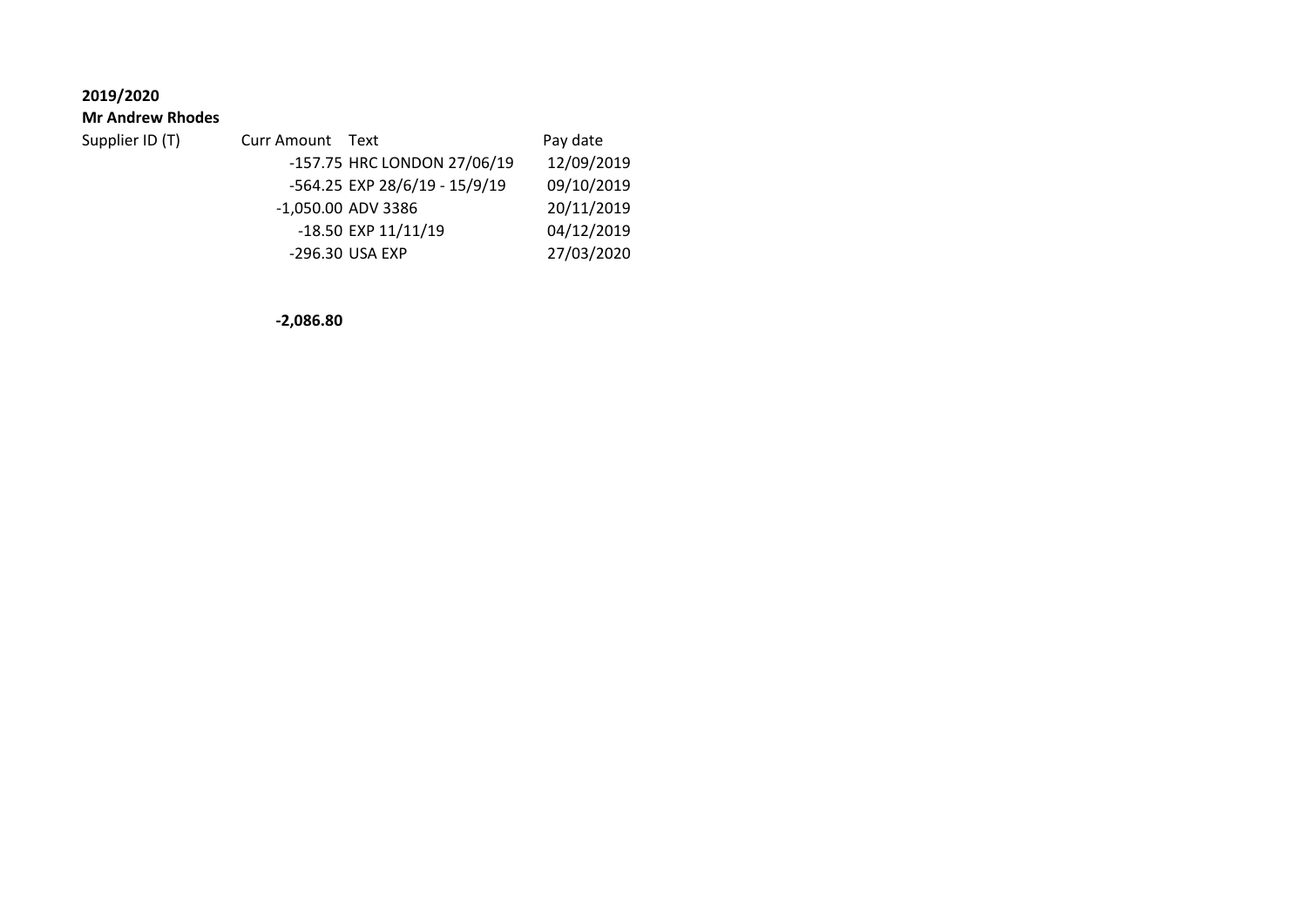### **2019/2020 PROF S WILKS**

| Supplier ID (T)                | Curr Amou Text                                     | Pay date   |
|--------------------------------|----------------------------------------------------|------------|
| Professor Stephen Wilks        | -53.10 MileageCar- 15/10/2019- PROF Steve Wilks    | 11/12/2019 |
| Professor Stephen Wilks        | -129.85 Hospitality-22/10/2019- PROF Steve Wilks   | 11/12/2019 |
| Professor Stephen Wilks        | -125.15 Hospitality- 30/10/2019- PROF Steve Wilks  | 11/12/2019 |
| <b>Professor Stephen Wilks</b> | Jan-20 -1,298.64 PF10091 : Payroll Advance S Wilks | 08/01/2020 |

Total -1,606.74

Expenses only **308.10**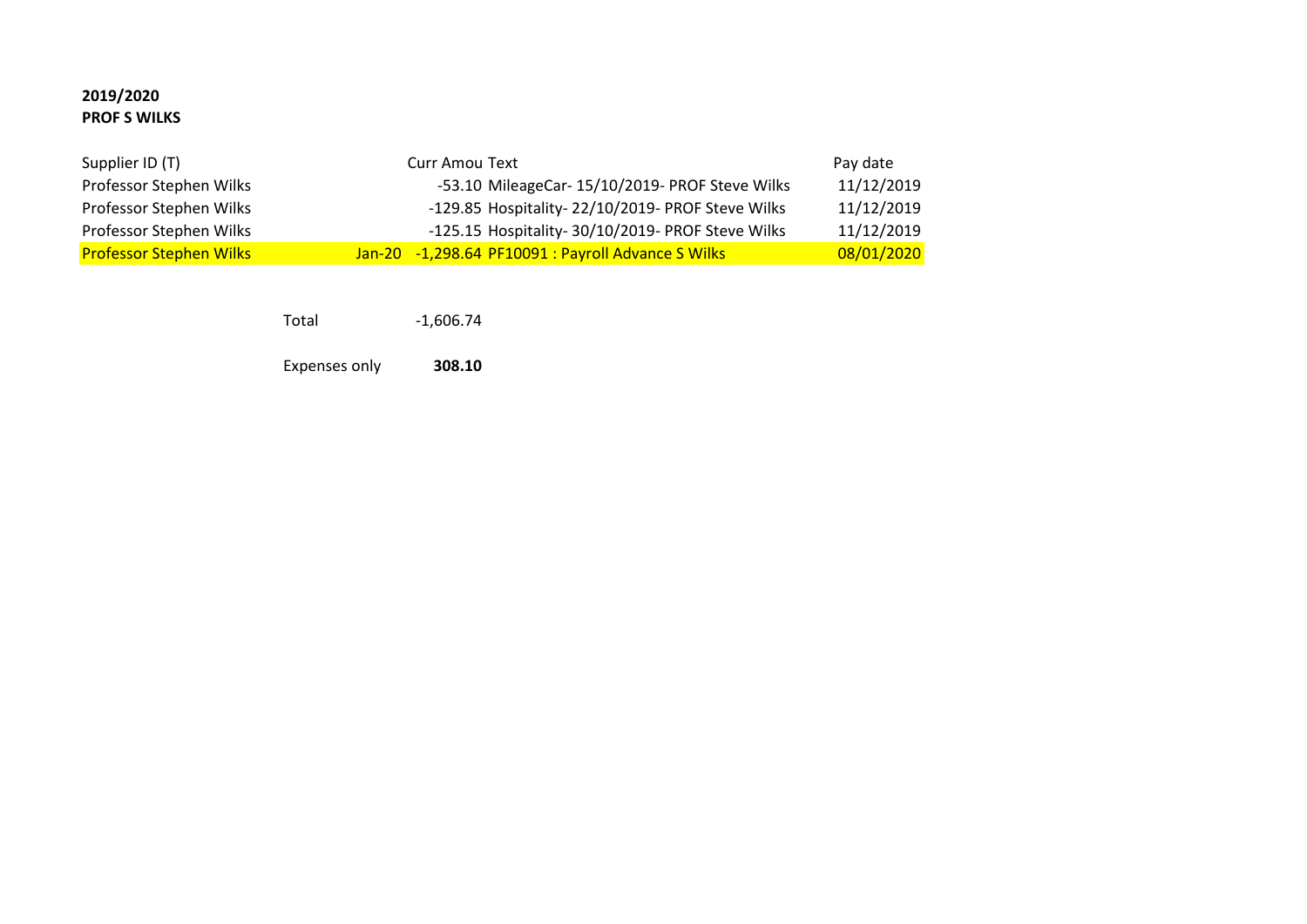# **2019/2020 Professor Martin Stringer**

Supplier ID (T) Curr Amount Text Pay date -207.86 PF10091 : Payroll Advance M Stringer 08/01/2020

**Payment not for Expenses**